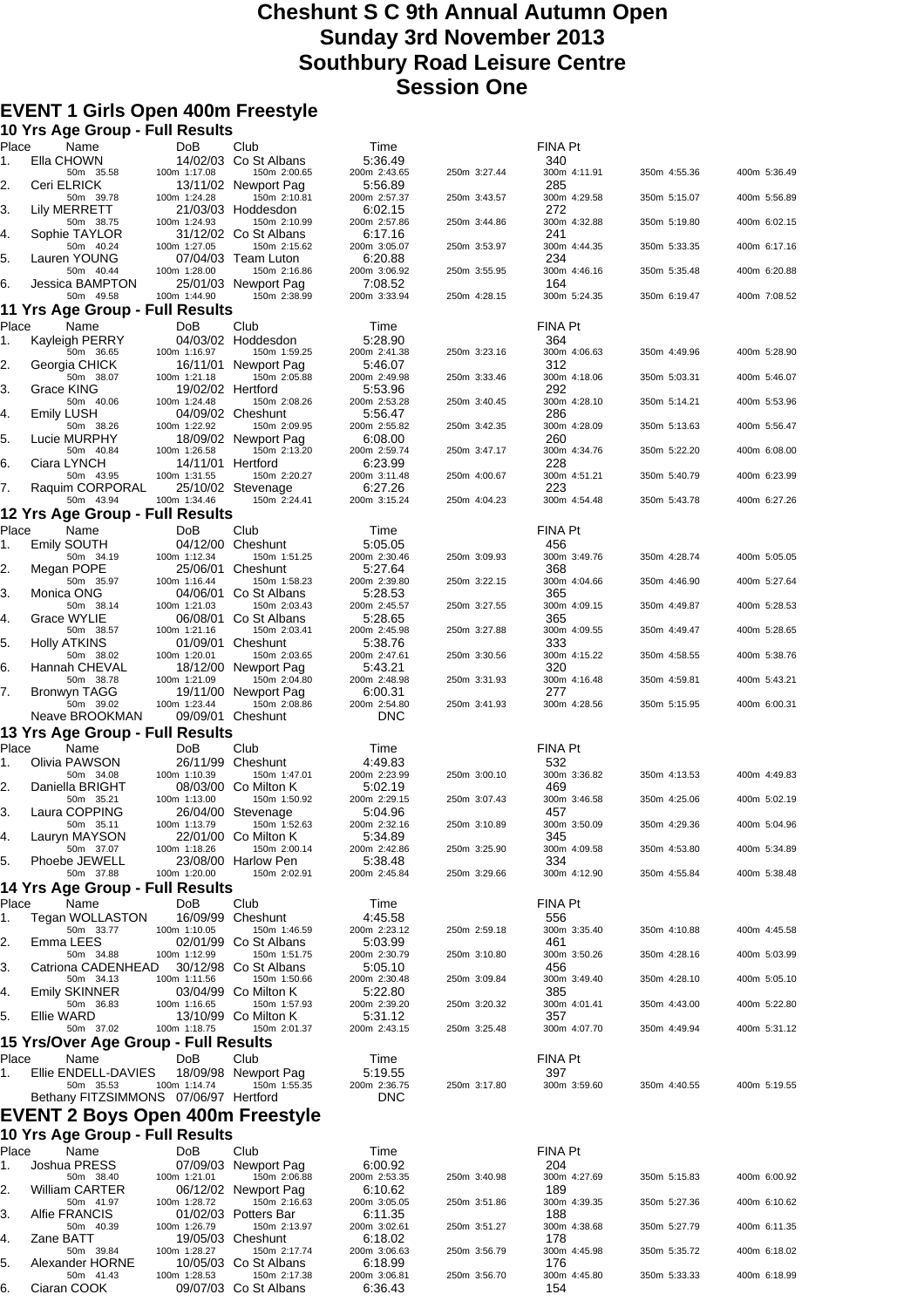|             | 50m 42.28                                          | 100m 1:31.94                    | 150m 2:22.87                               | 200m 3:15.55            | 250m 4:07.39 | 300m 4:58.27          | 350m 5:48.99 | 400m 6:36.43 |
|-------------|----------------------------------------------------|---------------------------------|--------------------------------------------|-------------------------|--------------|-----------------------|--------------|--------------|
| 7.          | Marco TONTODONATI<br>50m 42.62                     | 100m 1:31.39                    | 01/06/03 Hoddesdon<br>150m 2:21.39         | 6:40.51<br>200m 3:12.61 | 250m 4:04.29 | 149<br>300m 4:57.93   | 350m 5:49.61 | 400m 6:40.51 |
|             | 11 Yrs Age Group - Full Results                    |                                 |                                            |                         |              |                       |              |              |
| Place       | Name                                               | DoB                             | Club                                       | Time                    |              | <b>FINA Pt</b>        |              |              |
| 1.          | Dominic MCCARTHY<br>50m 39.15                      | 100m 1:22.45                    | 11/06/02 Hoddesdon<br>150m 2:07.97         | 5:45.27<br>200m 2:53.24 | 250m 3:37.72 | 234<br>300m 4:22.23   | 350m 5:05.42 | 400m 5:45.27 |
| 2.          | Thomas CADENHEAD                                   |                                 | 25/09/02 Co St Albans                      | 5:46.72                 |              | 231                   |              |              |
|             | 50m 39.06                                          | 100m 1:24.35                    | 150m 2:09.15                               | 200m 2:54.24            | 250m 3:39.58 | 300m 4:23.29          | 350m 5:06.51 | 400m 5:46.72 |
| 3.          | Cooper TOMKINS<br>50m 39.40                        | 100m 1:23.65                    | 16/02/02 Co Milton K<br>150m 2:08.57       | 5:52.89<br>200m 2:55.18 | 250m 3:41.30 | 219<br>300m 4:27.02   | 350m 5:12.85 | 400m 5:52.89 |
|             | 12 Yrs Age Group - Full Results                    |                                 |                                            |                         |              |                       |              |              |
| Place       | Name                                               | DoB                             | Club                                       | Time                    |              | FINA Pt               |              |              |
| 1.          | Callum WOLLASTON                                   |                                 | 27/09/01 Cheshunt                          | 5:03.91                 |              | 343                   |              |              |
| 2.          | 50m 34.50<br>Austin GETTER                         | 100m 1:12.65                    | 150m 1:51.95<br>05/11/00 Co Milton K       | 200m 2:30.84<br>5:13.89 | 250m 3:09.96 | 300m 3:48.46<br>311   | 350m 4:26.80 | 400m 5:03.91 |
|             | 50m 36.24                                          | 100m 1:15.51                    | 150m 1:54.91                               | 200m 2:34.28            | 250m 3:14.52 | 300m 3:54.97          | 350m 4:35.54 | 400m 5:13.89 |
| 3.          | Ralph MUNCER<br>50m 35.62                          | 100m 1:16.29                    | 12/03/01 Co St Albans<br>150m 1:57.63      | 5:21.31<br>200m 2:38.80 | 250m 3:21.00 | 290<br>300m 4:02.76   | 350m 4:43.53 | 400m 5:21.31 |
| 4.          | Thomas TOLAND                                      |                                 | 06/03/01 Co St Albans                      | 5:22.96                 |              | 285                   |              |              |
|             | 50m 36.42                                          | 100m 1:16.96                    | 150m 1:58.23                               | 200m 2:39.60            | 250m 3:21.48 | 300m 4:03.07          | 350m 4:43.67 | 400m 5:22.96 |
| 5.          | Matteo TONTODONATI 07/05/01<br>50m 35.50           | 100m 1:16.59                    | Hoddesdon<br>150m 1:59.65                  | 5:29.55<br>200m 2:42.37 | 250m 3:25.75 | 269<br>300m 4:08.61   | 350m 4:50.22 | 400m 5:29.55 |
| 6.          | Daniel COLE                                        |                                 | 13/08/01 Hoddesdon                         | 5:31.09                 |              | 265                   |              |              |
|             | 50m 36.55<br>13 Yrs Age Group - Full Results       | 100m 1:18.71                    | 150m 2:01.96                               | 200m 2:45.45            | 250m 3:28.41 | 300m 4:09.92          | 350m 4:51.28 | 400m 5:31.09 |
| Place       | Name                                               | DoB                             | Club                                       | Time                    |              | FINA Pt               |              |              |
| 1.          | Thushira KUMARAGE                                  |                                 | 08/04/00 Co St Albans                      | 4:46.03                 |              | 411                   |              |              |
|             | 50m 30.25                                          | 100m 1:04.67                    | 150m 1:41.17                               | 200m 2:18.25            | 250m 2:55.63 | 300m 3:33.06          | 350m 4:10.34 | 400m 4:46.03 |
| 2.          | Daniel LUSH<br>50m 32.89                           | 100m 1:08.72                    | 16/06/00 Cheshunt<br>150m 1:46.50          | 4:55.78<br>200m 2:25.15 | 250m 3:03.42 | 372<br>300m 3:41.64   | 350m 4:19.42 | 400m 4:55.78 |
| 3.          | Michael PENTLAND                                   |                                 | 25/09/00 Co Milton K                       | 5:11.89                 |              | 317                   |              |              |
|             | 50m 35.64                                          | 100m 1:14.45                    | 150m 1:54.32<br>03/10/00 Stevenage         | 200m 2:34.17<br>5:17.81 | 250m 3:14.17 | 300m 3:54.19          | 350m 4:34.58 | 400m 5:11.89 |
| 4.          | Matthew COOK<br>50m 33.95                          | 100m 1:13.66                    | 150m 1:55.31                               | 200m 2:36.74            | 250m 3:17.91 | 300<br>300m 4:00.02   | 350m 4:40.04 | 400m 5:17.81 |
| 5.          | Morgan CORPORAL                                    |                                 | 29/07/00 Stevenage                         | 5:37.31                 |              | 250                   |              |              |
| 6.          | 50m 36.62<br>Thomas SHARP                          | 100m 1:18.17                    | 150m 2:00.67<br>07/10/00 Newport Pag       | 200m 2:43.57<br>5:52.15 | 250m 3:27.17 | 300m 4:10.61<br>220   | 350m 4:54.64 | 400m 5:37.31 |
|             | 50m 36.00                                          | 100m 1:19.11                    | 150m 2:03.98                               | 200m -                  | 250m 4:23.72 | 300m 5:10.93          | 350m 5:52.22 | 400m 5:52.15 |
|             | Miles MCAULIFFE                                    |                                 | 15/02/00 Co Milton K                       | <b>DNC</b>              |              |                       |              |              |
|             | <b>Ryan BREWSTER</b>                               |                                 | 22/12/99 Hoddesdon                         | DQ ST                   |              |                       |              |              |
| Place       | 14 Yrs Age Group - Full Results<br>Name            | DoB                             | Club                                       | Time                    |              | FINA Pt               |              |              |
| 1.          | Daniel SCHINDLER                                   |                                 | 16/04/99 Co St Albans                      | 4:34.40                 |              | 466                   |              |              |
|             | 50m 29.57                                          | 100m 1:02.78                    | 150m 1:37.16                               | 200m 2:12.42            | 250m 2:47.94 | 300m 3:24.03          | 350m 3:59.89 | 400m 4:34.40 |
| 2.          | <b>Elliot WYLIE</b><br>50m 32.11                   | 100m 1:07.13                    | 16/03/99 Co St Albans<br>150m 1:43.06      | 4:39.56<br>200m 2:19.28 | 250m 2:55.14 | 440<br>300m 3:31.32   | 350m 4:05.36 | 400m 4:39.56 |
| 3.          | Zhi ONG                                            |                                 | 30/07/99 Co St Albans                      | 4:42.97                 |              | 425                   |              |              |
| 4.          | 50m 32.61<br>Rhyan BARRETT                         | 100m 1:07.58                    | 150m 1:43.43<br>02/11/99 Co Milton K       | 200m 2:19.18<br>4:47.23 | 250m 2:54.99 | 300m 3:31.79<br>406   | 350m 4:07.91 | 400m 4:42.97 |
|             | 50m 31.25                                          | 100m 1:05.90                    | 150m 1:41.98                               | 200m 2:18.26            | 250m 2:55.13 | 300m 3:32.36          | 350m 4:10.38 | 400m 4:47.23 |
| 5.          | <b>Wallace WEST</b>                                |                                 | 08/11/98 Cheshunt                          | 4:53.06                 |              | 382                   |              |              |
|             | 50m 33.35<br>15 Yrs/Over Age Group - Full Results  | 100m 1:10.10                    | 150m 1:47.92                               | 200m 2:25.48            | 250m 3:02.63 | 300m 3:39.72          | 350m 4:16.88 | 400m 4:53.06 |
| Place       | Name                                               | DoB                             | Club                                       | Time                    |              | <b>FINA Pt</b>        |              |              |
| 1.          | Luke PLANT                                         | 26/06/97 Hertford               |                                            | 4:48.75                 |              | 400                   |              |              |
|             | 50m 31.64                                          | 100m 1:06.95                    | 150m 1:42.98                               | 200m 2:19.71            | 250m 2:56.66 | 300m 3:33.43          | 350m 4:11.04 | 400m 4:48.75 |
| 2.          | <b>Charlie WRAY</b><br>50m 30.18                   | 26/09/97 Bushey<br>100m 1:05.57 | 150m 1:42.44                               | 4:55.53<br>200m 2:20.34 | 250m 2:58.38 | 373<br>300m 3:37.37   | 350m 4:16.89 | 400m 4:55.53 |
| 3.          | Liam EAGLAND                                       |                                 | 12/05/98 Stevenage                         | 5:15.16                 |              | 307                   |              |              |
|             | 50m 34.75                                          | 100m 1:13.61                    | 150m 1:53.26                               | 200m 2:33.85            | 250m 3:14.90 | 300m 3:55.53          | 350m 4:36.50 | 400m 5:15.16 |
|             | <b>EVENT 3 Girls Open 100m IM</b>                  |                                 |                                            |                         |              |                       |              |              |
|             | 09 Yrs Age Group - Full Results                    |                                 |                                            |                         |              |                       |              |              |
| Place       | Name<br>Estelle PIERREJEAN                         | DoB                             | Club                                       | Time                    |              | <b>FINA Pt</b>        |              |              |
| 1.<br>2.    | Lucy HINKS                                         |                                 | 22/05/04 Harlow Pen<br>12/12/03 Hoddesdon  | 1:41.93<br>1:42.71      |              | 181<br>177            |              |              |
| З.          | Mollie DOWNES                                      |                                 | 02/12/03 Harlow Pen                        | 1:45.15                 |              | 165                   |              |              |
| 4.          | Rosie BATT                                         |                                 | 05/06/04 Cheshunt                          | 1:49.98                 |              | 144                   |              |              |
| 5.          | Beca FORD                                          |                                 | 15/09/04 Stevenage                         | 2:08.53                 |              | 90                    |              |              |
| 6.          | Giselle GARROTT<br>10 Yrs Age Group - Full Results | 13/04/04 Hertford               |                                            | 2:11.28                 |              | 85                    |              |              |
| Place       | Name                                               | DoB                             | Club                                       | Time                    |              | <b>FINA Pt</b>        |              |              |
| 1.          | Libby DUNFORD                                      |                                 | 10/02/03 Hoddesdon                         | 1:22.26                 |              | 345                   |              |              |
| 2.          | Lily MERRETT                                       |                                 | 21/03/03 Hoddesdon                         | 1:33.31                 |              | 236                   |              |              |
|             | Sophie HINDLE                                      |                                 | 23/10/03 Stevenage                         | DNF                     |              |                       |              |              |
|             | 11 Yrs Age Group - Full Results                    |                                 |                                            |                         |              |                       |              |              |
| Place<br>1. | Name<br>Georgia CHICK                              | DoB                             | Club<br>16/11/01 Newport Pag               | Time<br>1:26.02         |              | <b>FINA Pt</b><br>302 |              |              |
| 2.          | Raquim CORPORAL                                    |                                 | 25/10/02 Stevenage                         | 1:27.58                 |              | 286                   |              |              |
| З.          | Lucy SIMISTER                                      | 30/03/02 Hertford               |                                            | 1:29.97                 |              | 264                   |              |              |
| 4.          | Sonja LOWDON                                       | 09/05/02 Hitchin                |                                            | 1:30.92                 |              | 256                   |              |              |
| 5.<br>6.    | Lucie MURPHY<br>Courtney ABRAHAMS                  |                                 | 18/09/02 Newport Pag<br>01/07/02 Cheshunt  | 1:32.29<br>1:33.06      |              | 244<br>238            |              |              |
| 7.          | Grace KING                                         | 19/02/02 Hertford               |                                            | 1:33.68                 |              | 234                   |              |              |
| 8.          | Ciara LYNCH                                        | 14/11/01 Hertford               |                                            | 1:37.53                 |              | 207                   |              |              |
| 9.          | Troy METZ                                          | 28/10/02 Hertford               |                                            | 1:40.50                 |              | 189                   |              |              |
| 10.         | Macie DALTREY                                      |                                 | 06/07/02 Harlow Pen                        | 1:45.96                 |              | 161                   |              |              |
|             | 12 Yrs Age Group - Full Results<br>Name            |                                 |                                            |                         |              |                       |              |              |
| Place<br>1. | <b>Emily SOUTH</b>                                 | DoB                             | Club<br>04/12/00 Cheshunt                  | Time<br>1:21.26         |              | <b>FINA Pt</b><br>358 |              |              |
| 2.          | Alara NORTON                                       |                                 | 29/07/01 Cheshunt                          | 1:22.67                 |              | 340                   |              |              |
| 3.          | <b>Holly ATKINS</b>                                |                                 | 01/09/01 Cheshunt                          | 1:24.23                 |              | 322                   |              |              |
| 4.          | <b>Courtney BURKE</b>                              |                                 | 16/09/01 Cheshunt                          | 1:24.77                 |              | 316                   |              |              |
| 5.<br>6.    | Megan POPE<br>Monica ONG                           |                                 | 25/06/01 Cheshunt<br>04/06/01 Co St Albans | 1:24.98<br>1:25.16      |              | 313<br>311            |              |              |
|             |                                                    |                                 |                                            |                         |              |                       |              |              |